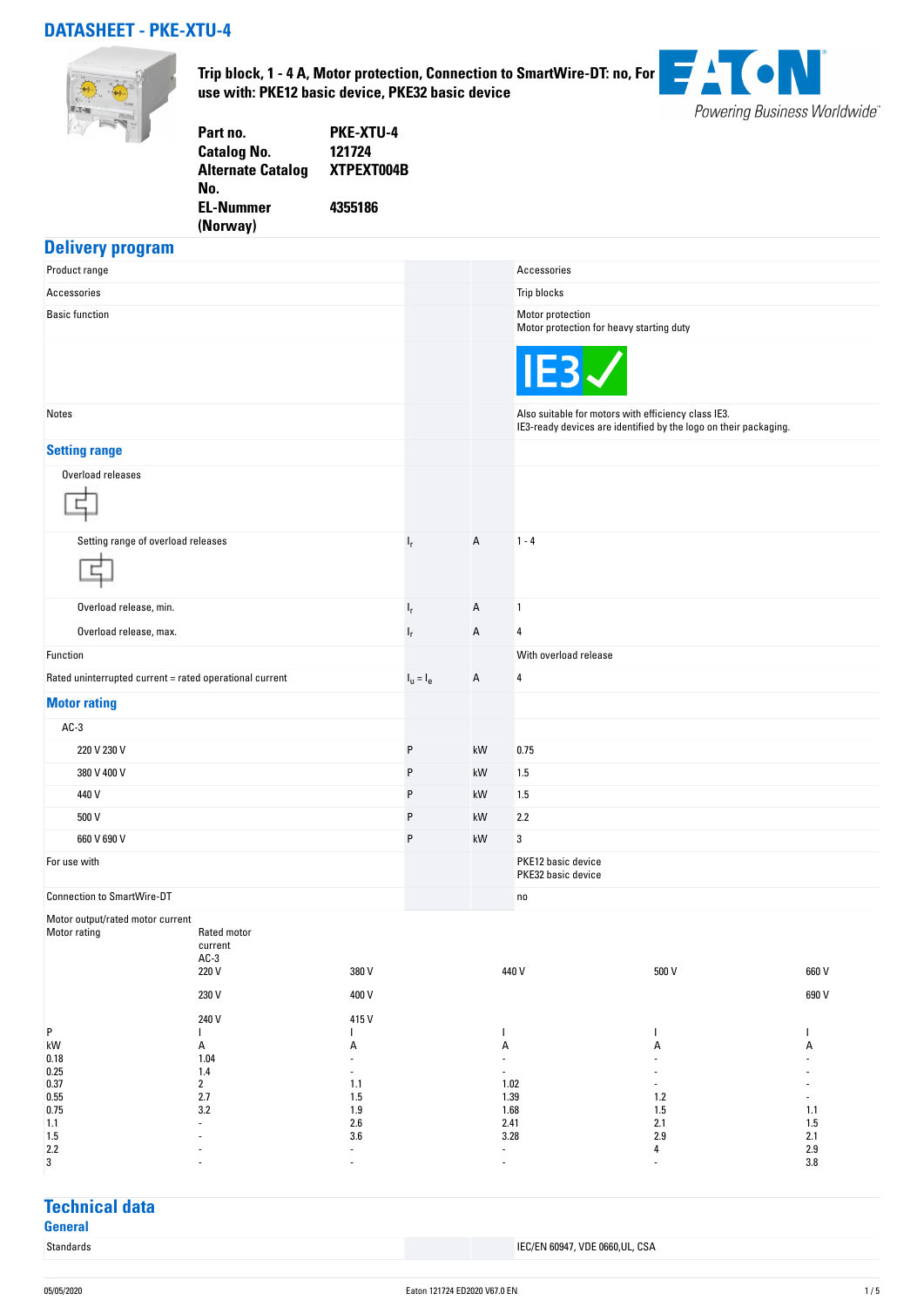| <b>Climatic proofing</b>                                                  |                           |                   | Damp heat, constant, to IEC 60068-2-78<br>Damp heat, cyclic, to IEC 60068-2-30                                                                                                                                                                         |
|---------------------------------------------------------------------------|---------------------------|-------------------|--------------------------------------------------------------------------------------------------------------------------------------------------------------------------------------------------------------------------------------------------------|
| Ambient temperature                                                       |                           |                   |                                                                                                                                                                                                                                                        |
| Storage                                                                   |                           | °C                | $-40 - 80$                                                                                                                                                                                                                                             |
| <b>Open</b>                                                               |                           | °C                | $-25 - +55$                                                                                                                                                                                                                                            |
| Enclosed                                                                  |                           | °C                | $-25 - 40$                                                                                                                                                                                                                                             |
| Mounting position                                                         |                           |                   | ٩n<br>$90^{\circ}$                                                                                                                                                                                                                                     |
| Direction of incoming supply                                              |                           |                   | as required                                                                                                                                                                                                                                            |
| Degree of protection                                                      |                           |                   |                                                                                                                                                                                                                                                        |
| Device                                                                    |                           |                   | <b>IP20</b>                                                                                                                                                                                                                                            |
| Terminations                                                              |                           |                   | <b>IP00</b>                                                                                                                                                                                                                                            |
| Protection against direct contact when actuated from front (EN 50274)     |                           |                   | Finger and back-of-hand proof                                                                                                                                                                                                                          |
| Mechanical shock resistance half-sinusoidal shock 10 ms to IEC 60068-2-27 |                           | g                 | 25                                                                                                                                                                                                                                                     |
| Altitude                                                                  |                           | m                 | Max. 2000                                                                                                                                                                                                                                              |
| <b>Main conducting paths</b>                                              |                           |                   |                                                                                                                                                                                                                                                        |
| Rated impulse withstand voltage                                           | $U_{imp}$                 | V AC              | 6000                                                                                                                                                                                                                                                   |
| Overvoltage category/pollution degree                                     |                           |                   | III/3                                                                                                                                                                                                                                                  |
| Rated operational voltage                                                 | $\mathsf{U}_{\mathsf{e}}$ | V AC              | 690                                                                                                                                                                                                                                                    |
| Rated uninterrupted current = rated operational current                   | $Iu = Ie$                 | А                 | 4                                                                                                                                                                                                                                                      |
| Rated frequency                                                           | f                         | Hz                | $40 - 60$                                                                                                                                                                                                                                              |
| Max. operating frequency                                                  |                           | Ops/h             | 60                                                                                                                                                                                                                                                     |
| Motor switching capacity                                                  |                           |                   |                                                                                                                                                                                                                                                        |
| AC-3 (up to 690V)                                                         |                           | А                 | 4                                                                                                                                                                                                                                                      |
| AC-4 cycle operation                                                      |                           |                   |                                                                                                                                                                                                                                                        |
| Minimum current flow times                                                |                           | ms                | 500 (Class 5)<br>700 (Class 10)<br>900 (Class 15)<br>1000 (Class 20)                                                                                                                                                                                   |
| Minimum cut-out periods                                                   |                           | ms                | 500                                                                                                                                                                                                                                                    |
| Note                                                                      |                           | ms                | In AC-4 cycle operation, going below the minimum current flow time can cause<br>overheating of the load (motor).<br>For all combinations with an SWD activation, you need not adhere to the minimum<br>current flow times and minimum cut-out periods. |
| <b>Trip blocks</b>                                                        |                           |                   |                                                                                                                                                                                                                                                        |
| Temperature compensation                                                  |                           |                   |                                                                                                                                                                                                                                                        |
| to IEC/EN 60947, VDE 0660                                                 |                           | $^{\circ}{\tt C}$ | $-540$                                                                                                                                                                                                                                                 |
| Operating range                                                           |                           | °C                | $-2555$                                                                                                                                                                                                                                                |
| Setting range of overload releases                                        |                           | x I <sub>u</sub>  | $0.25 - 1$                                                                                                                                                                                                                                             |
| short-circuit release                                                     |                           |                   | Trip block, fixed: 15.5 x Ir<br>delayed approx. 60 ms                                                                                                                                                                                                  |
| Short-circuit release tolerance                                           |                           |                   | ± 20%                                                                                                                                                                                                                                                  |
| Phase-failure sensitivity                                                 |                           |                   | IEC/EN 60947-4-1, VDE 0660 Part 102                                                                                                                                                                                                                    |

# **Design verification as per IEC/EN 61439**

| Technical data for design verification                   |                   |    |                                            |
|----------------------------------------------------------|-------------------|----|--------------------------------------------|
| Rated operational current for specified heat dissipation | ı,                | А  | 4                                          |
| Heat dissipation per pole, current-dependent             | $P_{\text{vid}}$  | W  | 0.2                                        |
| Equipment heat dissipation, current-dependent            | $P_{vid}$         | W  | 0.6                                        |
| Static heat dissipation, non-current-dependent           | $P_{VS}$          | W  | 0                                          |
| Heat dissipation capacity                                | $P_{\text{diss}}$ | W  | 0                                          |
| Operating ambient temperature min.                       |                   | °C | $-25$                                      |
| Operating ambient temperature max.                       |                   | °C | 55                                         |
| IEC/EN 61439 design verification                         |                   |    |                                            |
| 10.2 Strength of materials and parts                     |                   |    |                                            |
| 10.2.2 Corrosion resistance                              |                   |    | Meets the product standard's requirements. |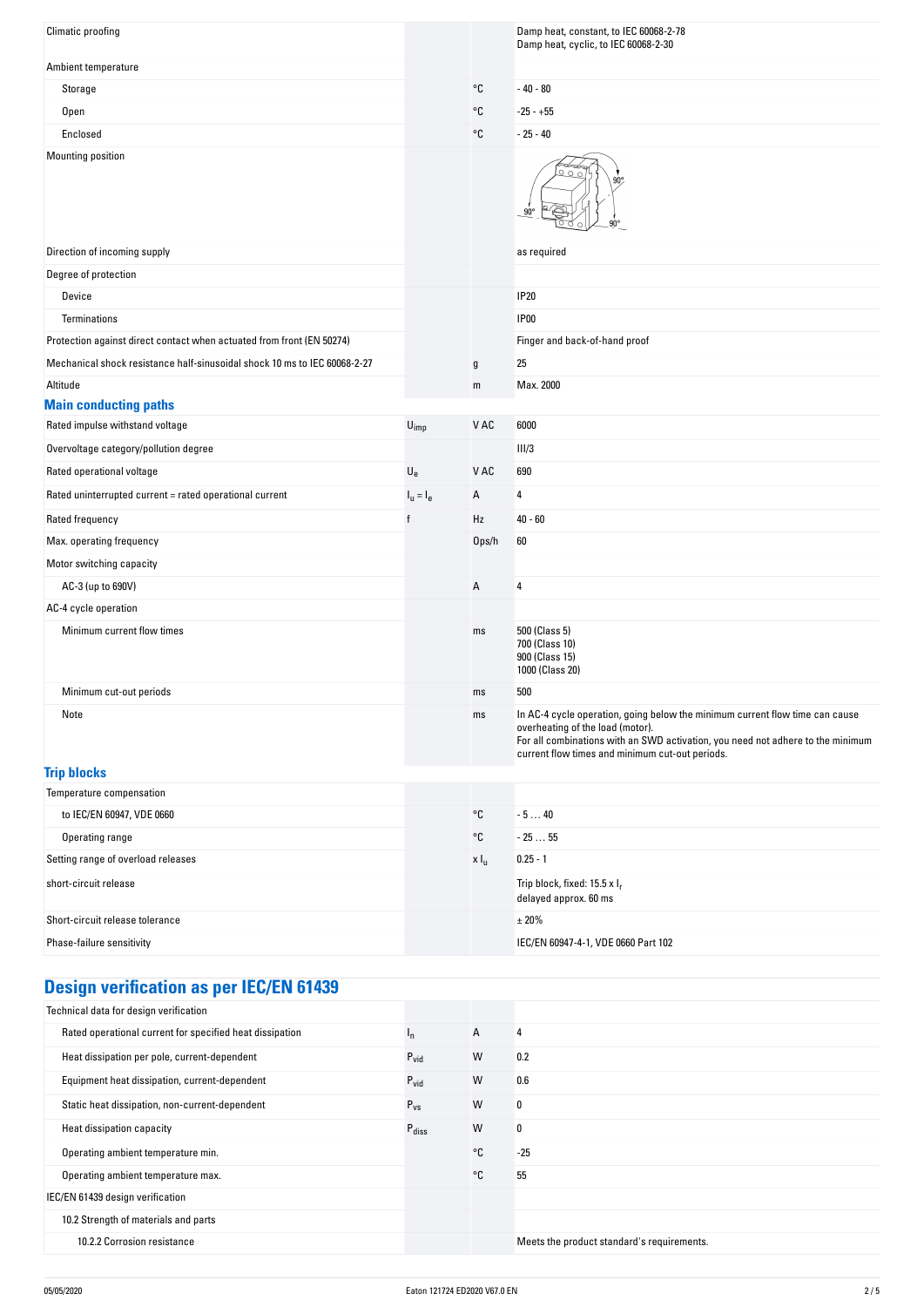| 10.2.3.1 Verification of thermal stability of enclosures                                                                  | Meets the product standard's requirements.                                                                                          |
|---------------------------------------------------------------------------------------------------------------------------|-------------------------------------------------------------------------------------------------------------------------------------|
| 10.2.3.2 Verification of resistance of insulating materials to normal heat                                                | Meets the product standard's requirements.                                                                                          |
| 10.2.3.3 Verification of resistance of insulating materials to abnormal heat<br>and fire due to internal electric effects | Meets the product standard's requirements.                                                                                          |
| 10.2.4 Resistance to ultra-violet (UV) radiation                                                                          | Meets the product standard's requirements.                                                                                          |
| 10.2.5 Lifting                                                                                                            | Does not apply, since the entire switchgear needs to be evaluated.                                                                  |
| 10.2.6 Mechanical impact                                                                                                  | Does not apply, since the entire switchgear needs to be evaluated.                                                                  |
| 10.2.7 Inscriptions                                                                                                       | Meets the product standard's requirements.                                                                                          |
| 10.3 Degree of protection of ASSEMBLIES                                                                                   | Does not apply, since the entire switchgear needs to be evaluated.                                                                  |
| 10.4 Clearances and creepage distances                                                                                    | Meets the product standard's requirements.                                                                                          |
| 10.5 Protection against electric shock                                                                                    | Does not apply, since the entire switchgear needs to be evaluated.                                                                  |
| 10.6 Incorporation of switching devices and components                                                                    | Does not apply, since the entire switchgear needs to be evaluated.                                                                  |
| 10.7 Internal electrical circuits and connections                                                                         | Is the panel builder's responsibility.                                                                                              |
| 10.8 Connections for external conductors                                                                                  | Is the panel builder's responsibility.                                                                                              |
| 10.9 Insulation properties                                                                                                |                                                                                                                                     |
| 10.9.2 Power-frequency electric strength                                                                                  | Is the panel builder's responsibility.                                                                                              |
| 10.9.3 Impulse withstand voltage                                                                                          | Is the panel builder's responsibility.                                                                                              |
| 10.9.4 Testing of enclosures made of insulating material                                                                  | Is the panel builder's responsibility.                                                                                              |
| 10.10 Temperature rise                                                                                                    | The panel builder is responsible for the temperature rise calculation. Eaton will<br>provide heat dissipation data for the devices. |
| 10.11 Short-circuit rating                                                                                                | Is the panel builder's responsibility. The specifications for the switchgear must be<br>observed.                                   |
| 10.12 Electromagnetic compatibility                                                                                       | Is the panel builder's responsibility. The specifications for the switchgear must be<br>observed.                                   |
| 10.13 Mechanical function                                                                                                 | The device meets the requirements, provided the information in the instruction<br>leaflet (IL) is observed.                         |

### **Technical data ETIM 7.0**

Low-voltage industrial components (EG000017) / Tripping bloc for power circuit-breaker (EC000617)

Electric engineering, automation, process control engineering / Low-voltage switch technology / Circuit breaker (LV < 1 kV) / Releasing block for circuit breakers (ecl@ss10.0.1-27-37-04-10 [AKF008013])

| Overload release current setting                                     | $\mathsf{A}$ | $1 - 4$            |
|----------------------------------------------------------------------|--------------|--------------------|
| Initial value of the undelayed short-circuit release - setting range | А            | 15.5               |
| End value adjustment range undelayed short-circuit release           | A            | 62                 |
| Rated permanent current lu                                           | $\mathsf{A}$ | 4                  |
| Voltage type for actuating                                           |              | Self powered       |
| Rated control supply voltage Us at AC 50HZ                           | $\mathsf{V}$ | $0 - 0$            |
| Rated control supply voltage Us at AC 60HZ                           | V            | $0 - 0$            |
| Rated control supply voltage Us at DC                                | V            | $0 - 0$            |
| Number of poles                                                      |              | 3                  |
| Short-circuit release function                                       |              | Delayed            |
| With ground fault protection function                                |              | No                 |
| Type of motor protection                                             |              | Electronic release |

### **Approvals**

| <b>Product Standards</b>             | UL 508; CSA-C22.2 No. 14-10; IEC60947-4-1; CE marking |
|--------------------------------------|-------------------------------------------------------|
| UL File No.                          | E36332                                                |
| UL Category Control No.              | <b>NLRV</b>                                           |
| CSA File No.                         | 165628                                                |
| CSA Class No.                        | 3211-05                                               |
| North America Certification          | UL listed, CSA certified                              |
| Specially designed for North America | No                                                    |